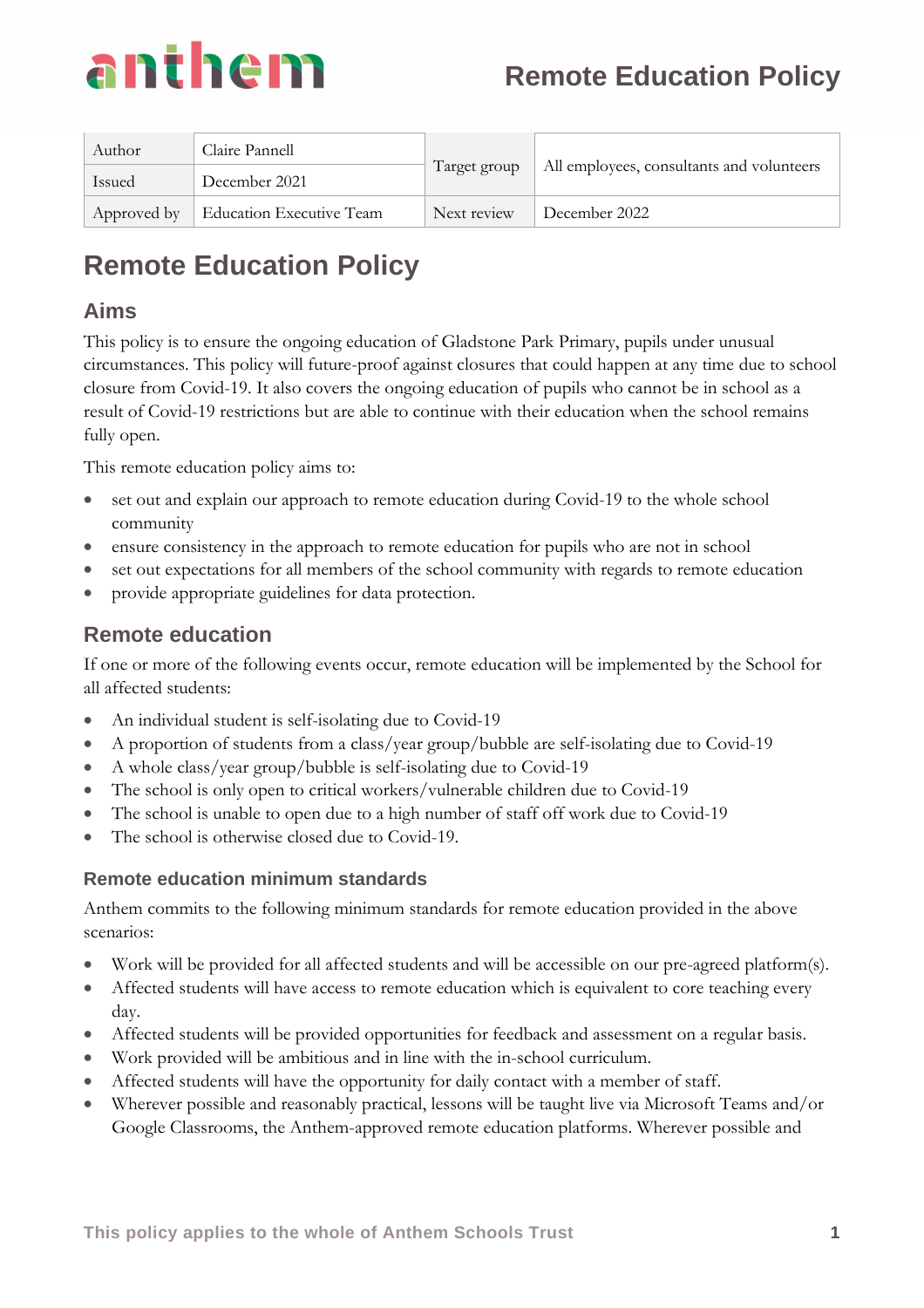reasonably practical, these lessons will be delivered by the designated class teacher as per each student's timetable.

#### **Remote educational provision**

For all students affected as above, we will provide access to a weekly timetable of remote education activities. Equivalent provision will be provided for all affected students, whether an individual or a whole class is isolating or otherwise affected. This is to ensure equality of provision. For all students affected as above, we will provide access to a weekly timetable of remote education activities. The same provision will be provided for all affected students, whether an individual or a whole class is isolating or otherwise affected. This is to ensure equality of provision. Our remote learning offer will be shared through our online learning platform or communicated via direct contact to your home. This timetable will link to our long-term curriculum plans and the learning those in school will or would be doing, while remaining manageable for staff to prepare on top of their usual weekly workload. To do this, we will sometimes make use of a number of carefully selected and high-quality online materials such as quizzes from agreed platforms and carefully selected lesson videos.

We commit to putting in place remote education from the first day an affected student is off school, however please note there may initially be an interim period of one or two days before the whole program and normal ongoing support is accessible and ready.

### **Platforms and how to access**

Anthem-approved remote education platforms are Google Classrooms and Microsoft Teams.

Parents and students can access this school's remote education offer here:

Online reading programme Bug Club - activelearningprimary.co.uk

[www.mymaths.co.uk](http://www.mymaths.co.uk/)

[www.whizz.com/](http://www.whizz.com/)

KS2- use google classroom

KS1- use Class Dojo to communicate with parents and upload work on the school website on the class pages – classdojo.com

EYFE- Work is uploaded on to our school website on the class pages

### **Support to enable students to access remote education**

We understand that remote education during current times presents new challenges for many. We commit to the following to help support students to access remote education

Ensuring all students complete an Anthem Remote Education Agreement prior to accessing the online learning platforms.

- Using Computing time to allow pupils to use practise using online learning platforms.
- Upskill students in our online learning platform through delivering some elements of the home learning.
- Where necessary, phone calls from staff to guide pupils through use of technology.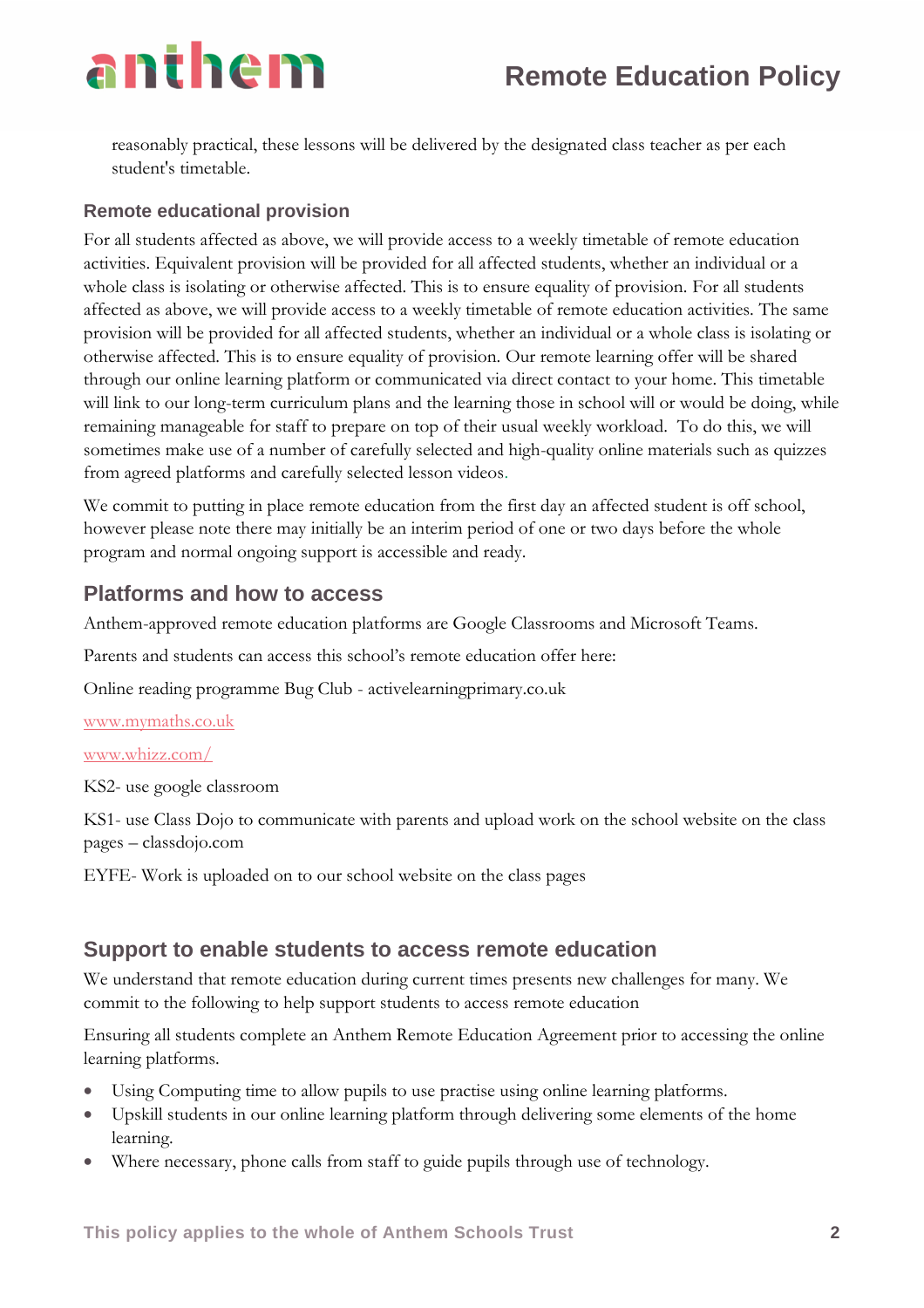## **Remote Education Policy**

- Virtual information sharing events for parents.
- Providing practical support with technology where possible.

### **Roles and responsibilities**

#### **Teachers**

When providing remote education, teachers will be available between 9am and 3pm. If a teacher is unable to work for any reason during this time, for example due to sickness or caring for a dependent, they should report this using the normal absence procedure.

When providing remote education, teachers are responsible for:

- Setting work
	- o For all pupils in the class
	- o Daily reading, writing and maths. Weekly, Science, RE, PSHE, History/ Geography, Art/DT
	- o Work will be set either weekly or daily
	- o Work should be uploaded on the relevant platform for your key stage
	- o Co-ordinating with other teachers in their year group, to ensure consistency across the year and to make sure pupils with limited access to devices can still complete the work.
- Providing feedback on work
	- o Teachers will be expected to respond to work via the relevant learning platform within 2 days of the given completion date
- Keeping in touch with pupils who aren't in school and their parents
	- o Weekly contact via the relevant learning platform, telephone or email
	- o Teacher should respond to emails from parents during working hours by the end of the next working day
	- o any complaints or concerns shared by parents and pupils should be initially dealt with by the teacher and escalated where necessary
	- o parents of children who fail to complete their work should be contacted by email or phone
	- Attending virtual meetings with staff, parents and pupils –:
	- o All staff to be dressed appropriately for any virtual meeting
	- o All staff to be mindful of background noise and appropriate environment

Providing live lessons where possible

Teachers must follow the Online Safety – Staff guidance.

#### **Teaching assistants**

When assisting with remote education, teaching assistants will be available between 9am to 3pm.

If a teaching assistant is unable to work for any reason during this time, for example due to sickness or caring for a dependant, they should report this using the normal absence procedure.

When assisting with remote education, teaching assistants are responsible for: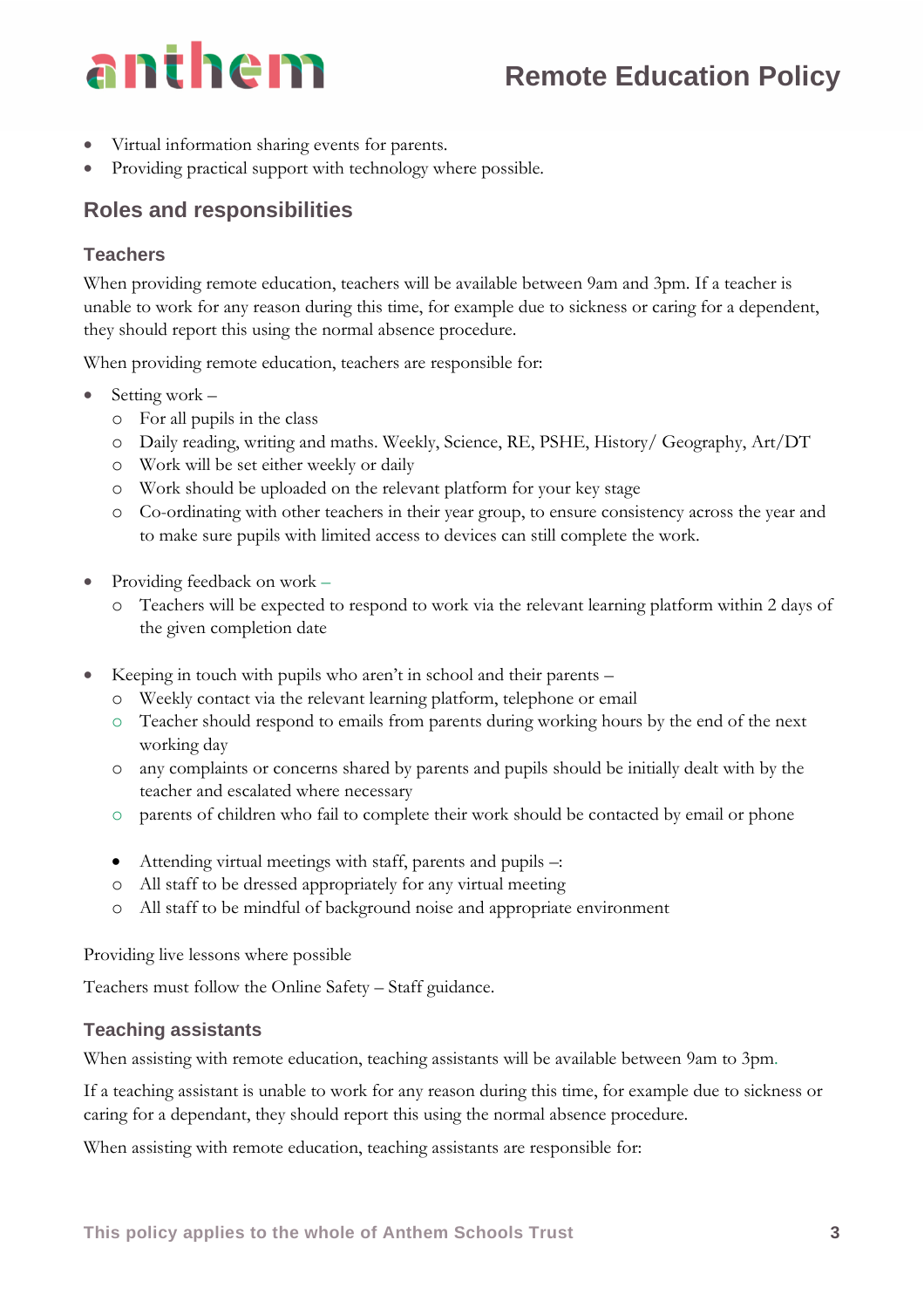- **Remote Education Policy**
- Supporting pupils who aren't in school with learning remotely
	- o TAs working with a child with an EHCP will provide daily work and continue interventions
	- o Daily telephone calls to ensure the child can access the work
- Attending virtual meetings with teachers, parents and pupils
	- o All staff to be mindful of background noise and appropriate environment
	- o All staff to be dressed appropriately for any virtual meeting

Teaching assistants must follow the Online Safety – Staff guidance.

#### **Subject leads**

Alongside their teaching responsibilities, subject leads are responsible for:

- Consider whether any aspects of the subject curriculum need to change to accommodate remote education.
- Monitoring the remote work set by teachers in their subject by accessing the learning platforms and through virtual meetings with teachers where necessary
- Alerting teachers to resources they can use to teach their subject remotely.

#### **Senior leaders**

Alongside any teaching responsibilities, senior leaders are responsible for:

- Co-ordinating the remote education approach across the school Bina Patel is the Google classroom lead
- Monitoring the effectiveness of remote education –through meetings with teachers and subject leaders, reviewing work set or reaching out for feedback from pupils and parents.
- Monitoring the security of remote education systems, including data protection and safeguarding considerations.

#### **Designated safeguarding lead**

The DSL is responsible for:

- Regular contact with vulnerable pupils
- Liaising with social care
- Follow up any teacher concerns
- Respond to any external agency requests in terms of safeguarding

#### **IT staff**

IT staff are responsible for:

- Fixing issues with systems used to set and collect work.
- Helping staff with any technical issues they're experiencing.
- Reviewing the security of remote education systems and flagging any data protection breaches to the data protection officer.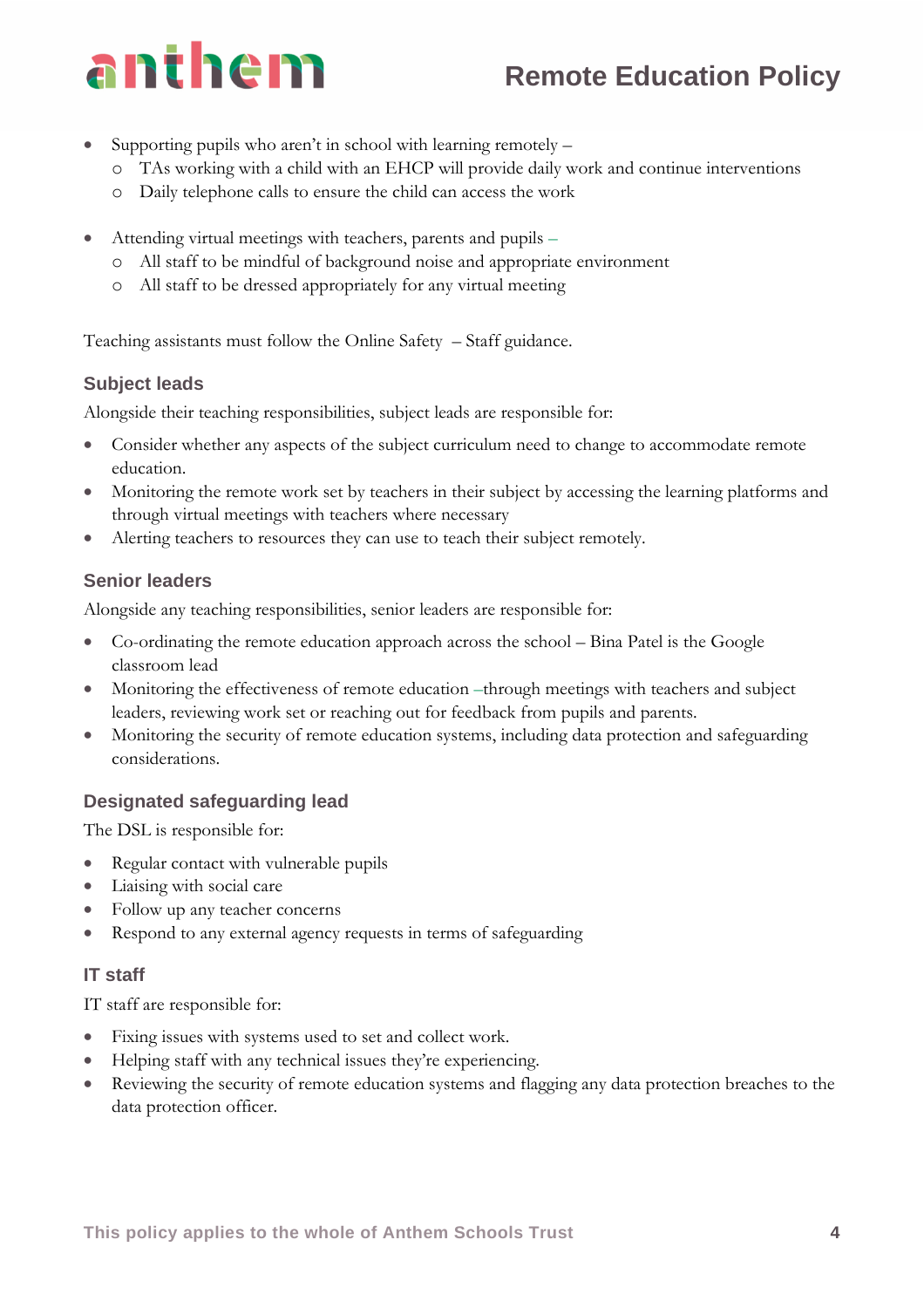# **Remote Education Policy**

# anthem

#### **Pupils and parents**

We expect pupils learning remotely to:

- Be contactable during the school day although we understand that you may not always be in front of a device the entire time.
- Complete work to the deadline set by teachers.
- Seek help if you need it, from teachers or teaching assistants.
- Alert teachers if you are not able to complete work.
- When attending live lessons or conversations with school staff, to dress appropriately (no pyjamas or offensive images/wording) and to have an appropriate background (ideally a clear background with no other people in view, with no offensive imagery).
- To be kind, considerate and respectful when communicating with other students and school staff online, in line with the school's Behaviour Policy and Anti-Bullying policy.
- To complete the Anthem Remote Education Agreement and be aware of the Online-Safety Policy for parents and pupils.

We expect parents with children learning remotely to:

- Make the school aware if your child is sick or otherwise can't complete work.
- Seek help from the school if you need it.
- Be respectful when making any complaints or concerns known to staff.
- Be aware of the Anthem Remote Education Agreement and Online-Safety Policy for parents and pupils.

#### **Anthem**

The Trust is responsible for:

- Working across all schools in the Trust to develop a remote education strategy, as set out within this remote education policy.
- Setting up CPD for remote education.
- Enabling peer support on remote education between schools across the Trust, for example via the PLN network.
- Monitoring the school's approach to providing remote education to ensure education remains as high quality as possible.
- Ensuring that staff are certain that remote education systems are appropriately secure, for both data protection and safeguarding reasons.

## **Live teaching**

Whenever possible and reasonably practical, schools will deliver live teaching. Online lessons may be recorded, or they may be delivered live. Live teaching will only be delivered if the following criteria can be met:

- It has to be safe
- It has to be inclusive
- It has to be the most effective approach to the learning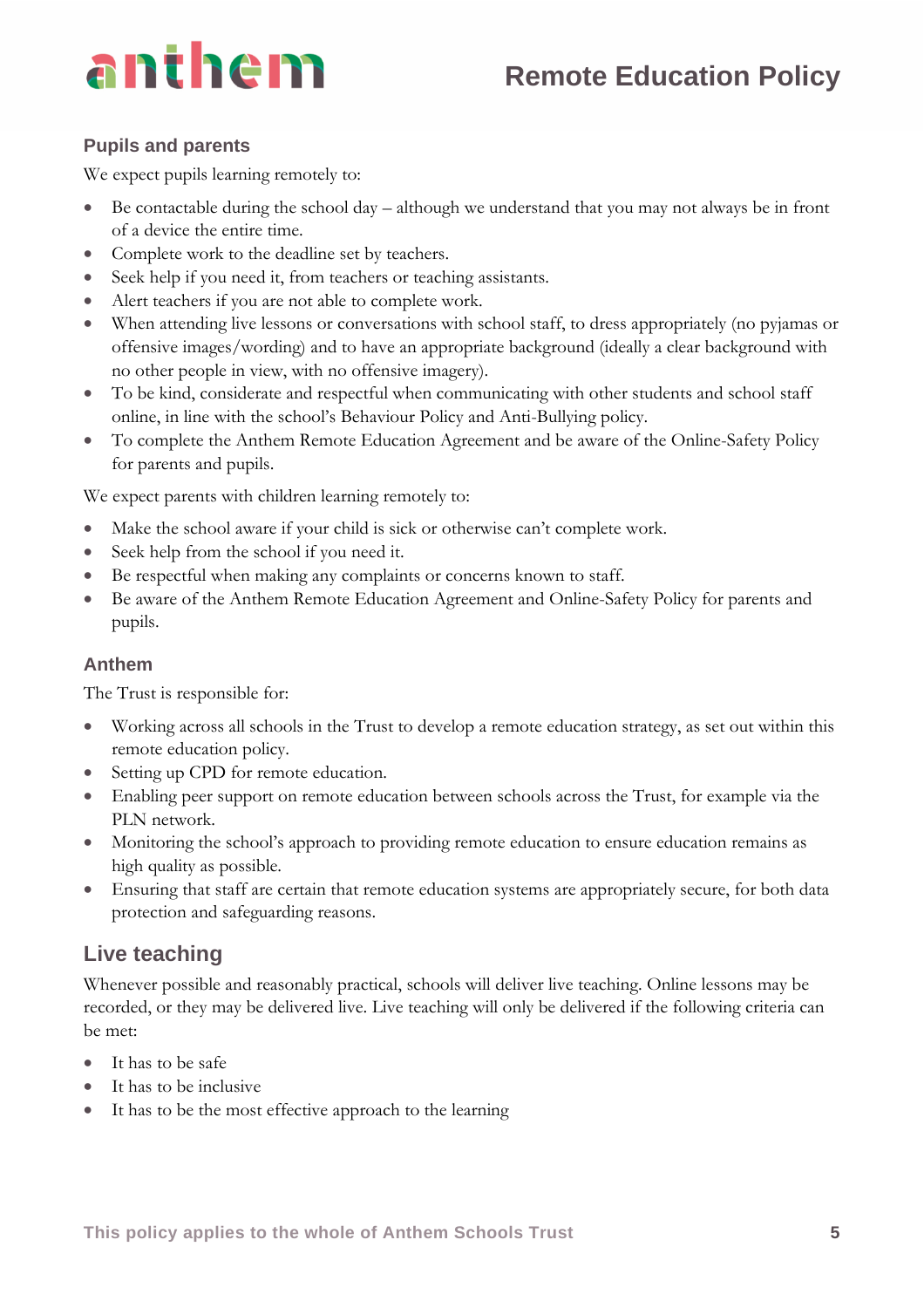# **Remote Education Policy**

Live teaching will only be considered once basic access to lesson resources for all relevant students is in place. Where lessons are delivered live, the 'live teaching and other live online school sessions protocol' will be followed.

## **Children with SEND**

It is primarily the role of the SENCo, Nasreen Iqbal to ensure all SEND needs are supported effectively and that appropriate resources are allocated and available to meet pupil need. However, all teachers and teaching assistants have a duty to support children with SEND. Teachers should ensure that work is differentiated as required for all learners when setting online tasks.

To support children with SEND and or learning difficulties with remote education, the SENCo will:

- know which students they are expected to support
- have a good knowledge of 'their' student need, the barriers they may face and how best to support
- share access to Pupil Passports, SEND or EHCP plans to ensure successful strategies and interventions are used to support
- ensure that statutory EHCP Part F school provisions are covered.

Support will include:

- Deploying Teaching Assistants effectively
- Ensuring pupils can access all necessary learning platforms and know what is expected of them.
- Checking the work to be completed each day and any deadlines and sharing this with pupils.
- Ensuring EHCP Risk Assessments are known, adhered to.
- Delivering interventions and teaching individuals as directed by the SENCo.
- Researching and resourcing any additional resources necessary for personalised learning.
- Liaison with outside agencies as appropriate.
- Attending virtual meetings with teachers, parents and pupils as necessary and directed by SENCo.
- If teaching assistants will also be working in school, where relevant explain who will cover the responsibilities above during this time.
- Ensuring class resources are accessible and appropriately differentiated as part of Quality First Teaching by all staff on all occasions.
- Support and contact from class/subject staff on a personalised basis as appropriate.

All SEND students should continue to receive allocated outside agency support remotely where appropriate and possible (provided by agencies) and time will need to be allocated to co-ordinating this work also.

### **Who to contact**

If you have any questions or concerns about remote education, please contact the following individuals:

- Issues in setting work talk to the relevant subject lead, year group leader or SENCo
- Issues with IT talk to computing lead (Julie Metcalfe)
- Issues with their own workload or wellbeing talk to their line manager
- Concerns about data protection talk to the school data protection lead (Rasa Undaraciute)
- Concerns about safeguarding talk to the DSL (Vanlata Nathu / Dorothy Scott)
- If parents and/or students require support with gaining digital access at home, please speak to Godfrey Oti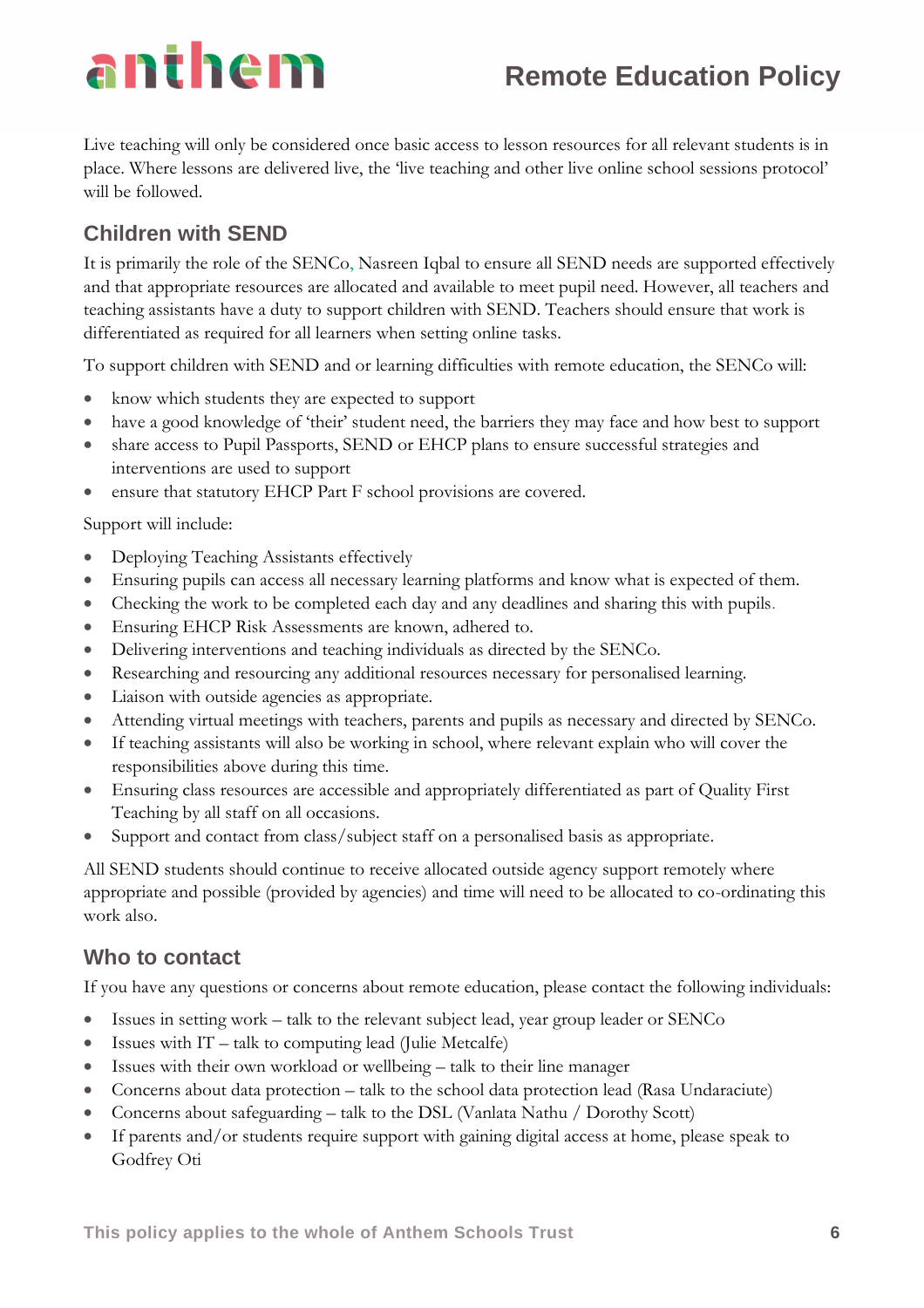# **Remote Education Policy**

If any pupil has worries or concerns during this period of remote teaching then they should contact Miss Scott at the school (Tel: 020 8452 1350 or email [dscott@gladpark.anthemtrust.uk](mailto:dscott@gladpark.anthemtrust.uk) or, alternatively, they can contact Childline via the following website: [https://www.childline.org.uk/get-support/contacting](https://www.childline.org.uk/get-support/contacting-childline/)[childline/](https://www.childline.org.uk/get-support/contacting-childline/)

Communication between staff and pupils/families must be through the authorised school systems above and not through email, personal social media accounts, nor personal phones. It should follow the usual rules outlined in the Staff Code of Conduct, Home School Agreement, Remote Education Agreement, Online Safety Policy and Acceptable Use Agreements.

## **Safeguarding and remote education**

With the increased use of digital technologies that comes with remote education, safeguarding implications need careful consideration. Parents are advised to spend time speaking with their child(ren) about online safety and reminding them of the importance of reporting to an adult anything that makes them feel uncomfortable online. Please refer to the Interim Online Safety Policy for further information.

While we will be doing our best to ensure links shared are appropriate, there may be tailored advertising which displays differently in your household or other changes beyond our control. If parents or students have any concerns over any online content related to the school or Trust they can contact the school or the Trust via enquiries $@$ anthemtrust.uk.

If parents have any safeguarding concerns that need discussing, they should contact Miss Scott, email: [dscott@gladpark.anthemtrust.uk](mailto:dscott@gladpark.anthemtrust.uk)

Staff should continue to be vigilant at this time and follow our usual Online Safety for Staff and Child Protection and Safeguarding Policy and procedures.

## **Data protection**

#### **Accessing personal data**

When accessing personal data for remote education purposes, all staff members will:

- Save necessary information on an encrypted memory stick
- Use school laptops to access the data
- Follow the Acceptable Use Agreement

#### **Processing personal data**

Staff members may need to collect and/or share personal data such as parent / carer telephone numbers as part of the remote education system. As long as this processing is necessary for the school's official functions, individuals won't need to give permission for this to happen.

Staff will only collect and/or share as little personal data as possible online.

#### **Keeping devices secure**

All staff members are expected to take appropriate steps to ensure their devices remain secure. This includes, but is not limited to: